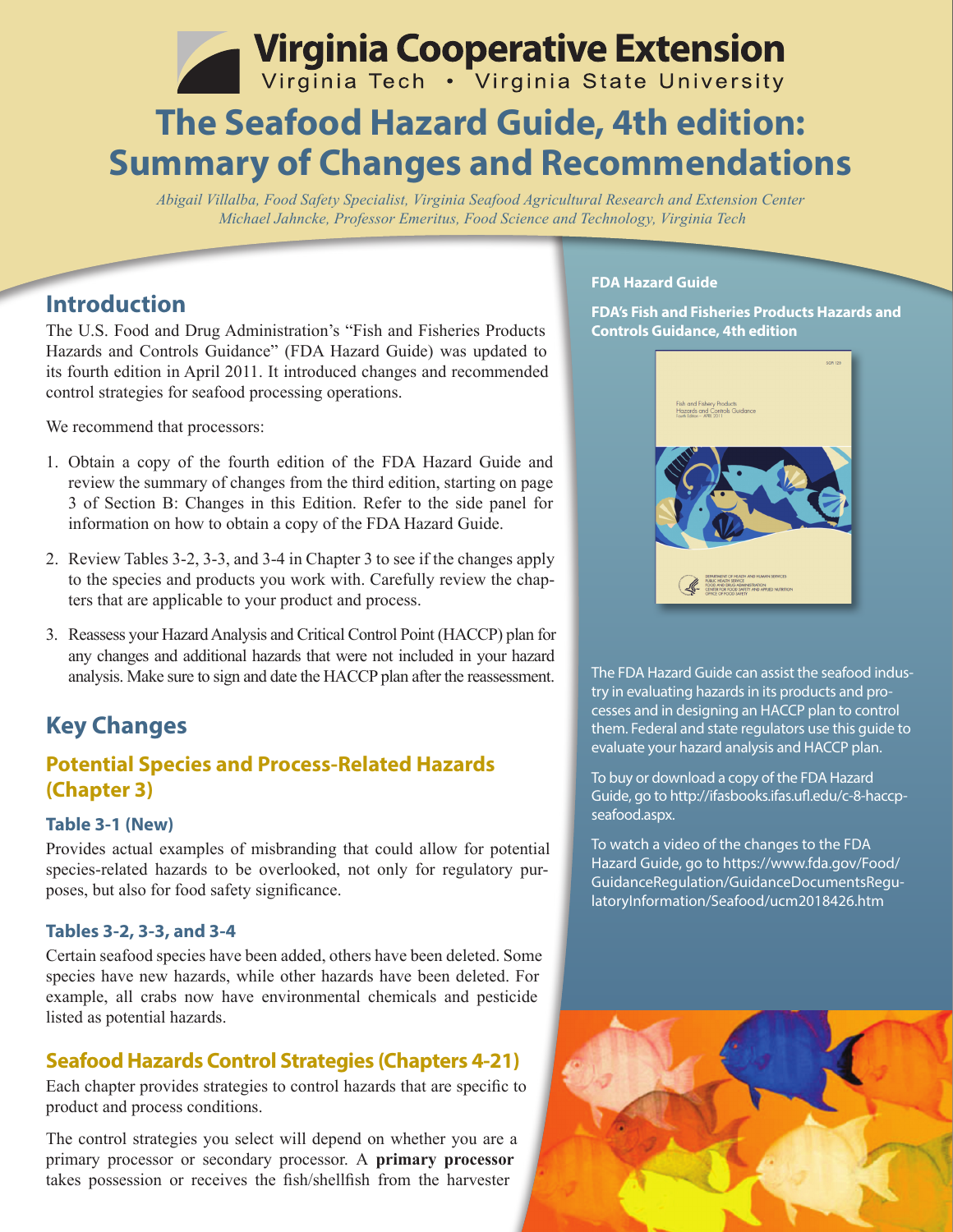#### **HACCP: Hazard Analysis and Critical Control Point, Training Curriculum, 6th edition**



This book is the companion publication to the FDA's "Fish and Fishery Products Hazards and Controls Guidance," fourth edition. Use this book for training purposes.

To obtain a free, downloadable PDF version of the 6th edition of the training curriculum, go to www.fda. gov/Food/Guidance ComplianceRegulatoryInformation/ GuidanceDocuments/Seafood/ FishandFisheriesProducts HazardsandControlsGuide/default. htm.

(harvest vessel, aquaculture farm, etc.). A **secondary processor** receives the fish/shellfish from a primary or other processor.

Once you select a control strategy, follow the recommendations to develop critical limits, monitoring procedures, corrective actions, verification procedures, and a recordkeeping system for your HACCP plan.

## **Time and Temperature Controls (Chapters 7 and 12)**

**These chapters include time and temperature controls during transit, storage, cooling after cooking, and unrefrigerated processing** of cooked, readyto-eat products; raw, ready-to-eat products; and pasteurized products, such as crabmeat or histamine-forming fish.

**When transit times are longer than four hours,** check that:

- The product is accompanied by transport records that show temperature was maintained at or below 40 degrees Fahrenheit (F) **throughout transit**.
- If ice is used, check a representative number of products received to make sure they are adequately surrounded or covered by ice.
- If frozen gel packs are used, check a representative sample for the quantity and frozen status of the cooling media, and the internal temperature of the fish at receipt.

#### **When transit times are less than four hours** (Chapters 7 and 12):

• Check the internal temperature of a representative number of containers and products, as well as the transit time.

#### **During refrigerated storage:**

- Use a continuous, temperature-recording device and perform a visual check at least once a day.
- If ice is used, check a representative number of containers for adequate ice.
- Immersing the mechanical temperature sensor in a liquid is recommended to prevent minor fluctuations in temperature and to better reflect the actual temperature of the stored product.
- High-temperature alarms are no longer recommended for monitoring temperatures during storage or processing.

#### **When processing under unrefrigerated conditions:**

- There are time and temperature control options for handling raw, ready-to-eat and cooked, ready-to-eat products in Chapter 12, Table 12-5, Page 236. For example, during processing of cooked, ready-to-eat products such as crabmeat, the processor has a total of five hours to process the product (i.e., picking and packing), as long as the internal temperature of the crabmeat is held between 50 F and 70 F.
- If the product will be exposed to temperatures higher than 70 F, shorter time and temperature options are included in Table 12-5.

#### **Monitoring a representative number of containers:**

• The FDA Hazard Guide provides information about the number of representative containers, fish, and products to sample for monitoring internal product temperatures or quantity, and the adequacy of ice or gel packs at receiving and storage.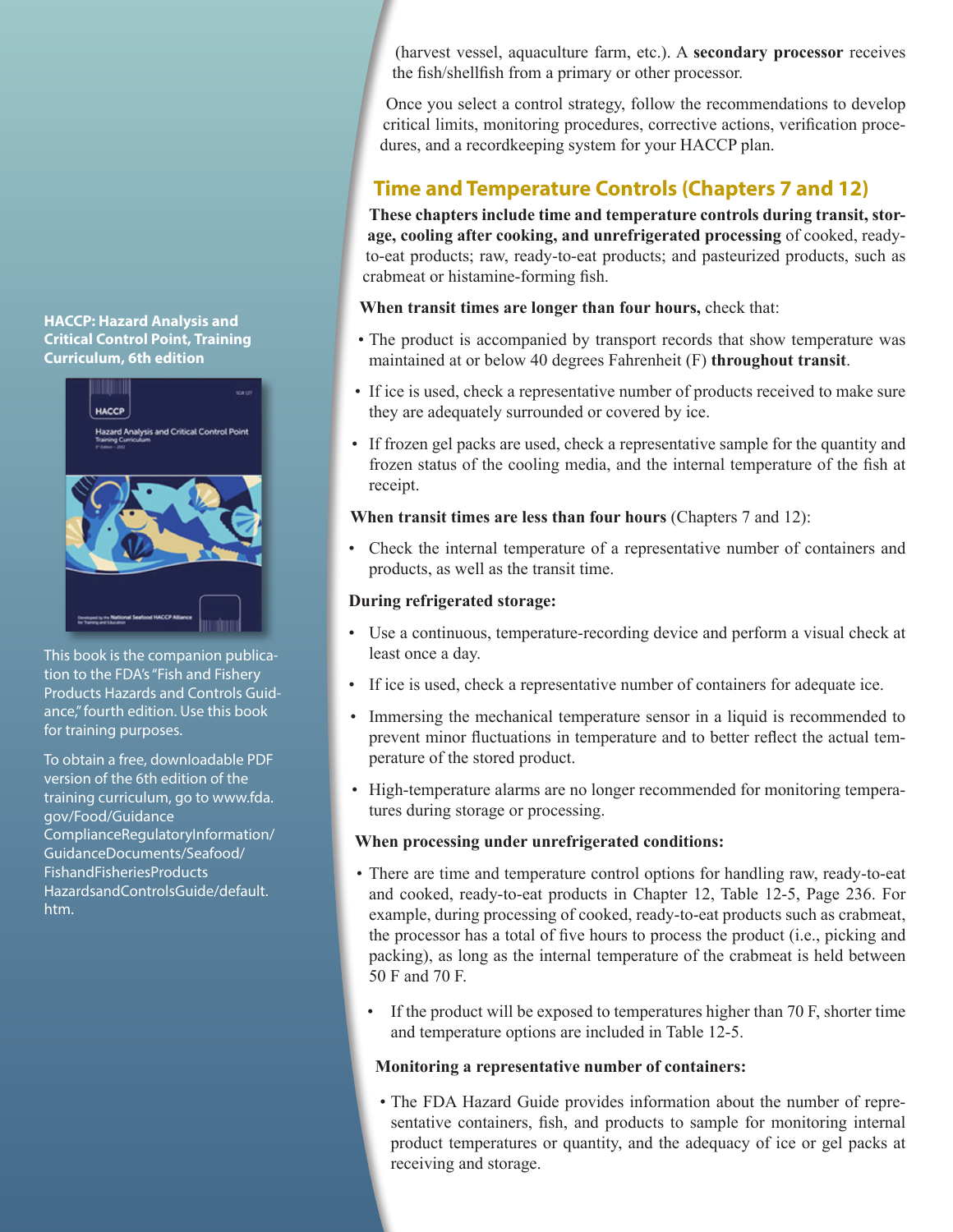## **Accuracy and Calibration Frequencies of Temperature-Monitoring Devices (Throughout the Guide)**

The following guidance is provided for accuracy checks and calibration frequencies of temperature-monitoring devices, such as thermometers.

#### **Accuracy Checks**

#### **Before using the device for the first time**:

- Immerse it in an ice slurry  $(32 F)$  if it's going to be used at cold temperatures.
- Immerse it in boiling water  $(212 \text{ F})$  if it's going to be used at or near the boiling point.
- Do a combination of the above if it will be used at or near room temperature.
- Compare the temperature reading against a National Institute of Standards and Technology (NIST) traceable thermometer.

#### For ongoing use:

Before use, check accuracy daily using one of the methods listed above or follow the calibration frequency recommended by the device manufacturer and the accuracy history of the device.

#### **Calibration**

- Perform annual calibration against an NIST-traceable thermometer using a two-temperature point method, "bracketing" the temperature at which the device is going to be used.
- Calibrate more frequently if recommended by the manufacturer.
- Maintain a log of these accuracy and calibration checks as part of the HACCP plan verification procedures.

## **Key Changes to Certain Seafood Hazards (Chapters 4, 6, 9, and 17)**

#### **Pathogens, Natural Toxins, and Environmental Chemicals in Molluscan Shellfish**\*

The primary processor bears the burden of proof for these hazards. Pathogens from the harvest area (Chapter 4) and natural toxins (Chapter 6) focus primarily on molluscan shellfish, including oysters, clams, mussels, and scallops (uneviscerated).

For control of environmental chemical hazards in molluscan shellfish and fish (Chapter 9), a reference to harvesting from approved harvest waters will suffice.

Chapter 17 introduces postharvest processing methods to reduce or eliminate certain pathogens from shellfish, primarily for the consumption of raw oysters.

## **Parasite Controls (Chapter 5)**

Some additional seafood species with the potential for parasites have been included in Table 3-2, and additional parasites have been identified in Chapter 5. Processors for whom parasites are significant must exercise adequate controls or show proper documentation to assure that parasites have been controlled either at the primary or secondary processor or at the final retail level.

\* Cross-reference these recommendations with those of the National Seafood Sector Council (NSSC) and the Interstate Shellfish Sanitation Conference (ISSC). Refer to the side panel for more information.

#### **Web Resources for Seafood Processors**

• Instructions for calibration and accuracy of thermometers:

 Seafood Network Information Center – http://seafood.oregonstate.edu/

• Information on upcoming HACCP trainings:

 Association of Food and Drug Officials – www.afdo.org/

 Seafood Network Information Center – http://seafood.oregonstate.edu/

- •NSSC and ISSC www.issc.org/ Contacts/Virginia.aspx
- Downloadable HACCP and sanitation templates, forms:
	- Seafood Network Information Center – seafood.oregonstate.edu/
- Online trainings:

 Good Manufacturing Practices for Supervisors, offered by Cornell University (fee) – https://instituteforfoodsafety.cornell.edu/